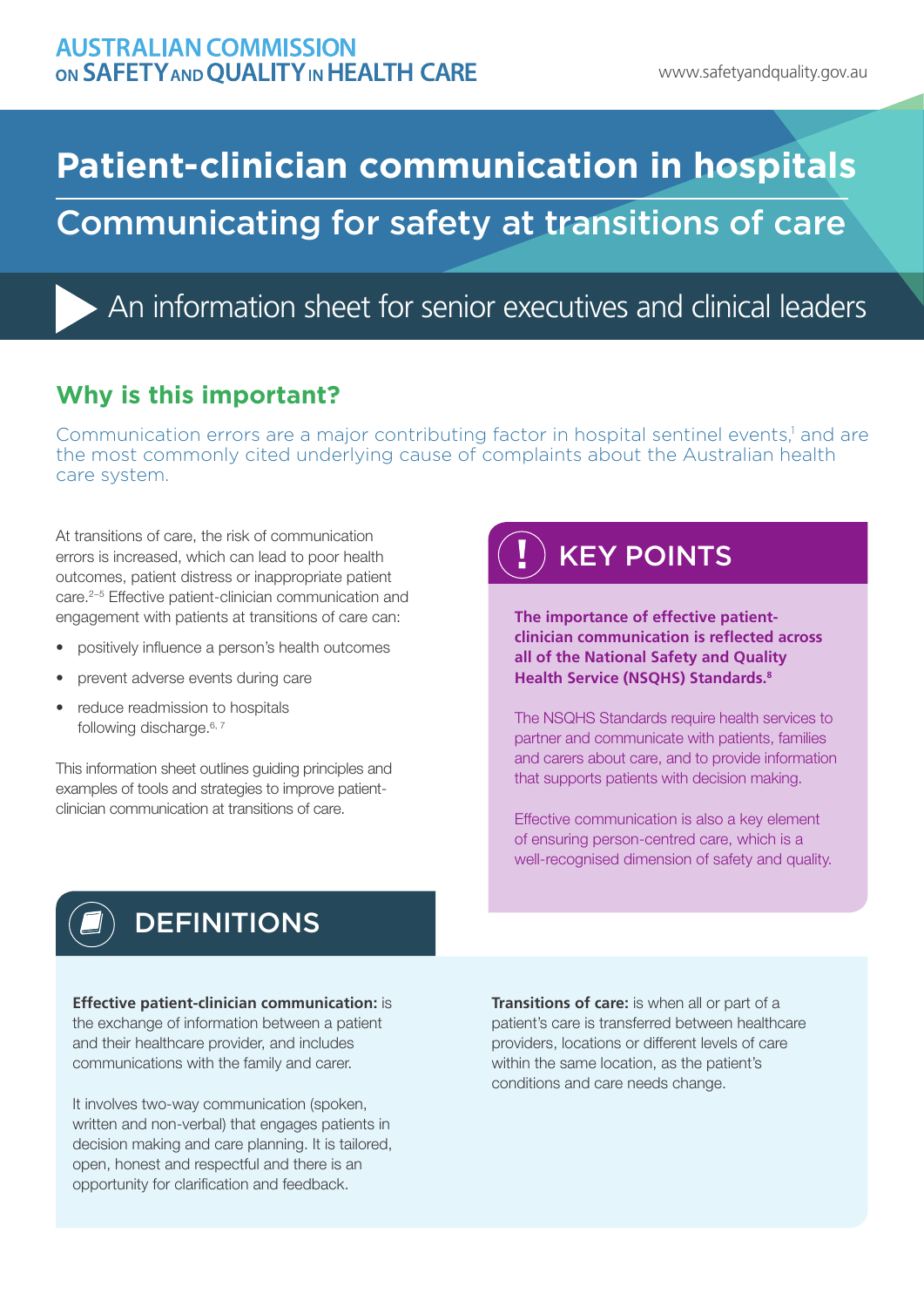### **What is my role?**

You have a critical role in ensuring that the care provided in your organisation is safe.

Implementing systems and processes to support effective patient-clinician communication at transitions of care is a key element of ensuring safety and quality. This includes:

- supporting and encouraging patient-clinician communication across your organisation
- fostering a culture of engagement and teamwork, where the patient is recognised as part of the team
- leading and managing change to improve patient-clinician communication
- supporting your healthcare providers by providing resources and tools for engaging patients, families and carers in transition communications
- acknowledging best practice
- implementing improvements, when necessary.

 $\epsilon$ It takes the team, the nursing team, the allied health team, the medical team and the family and patient. Everybody's on board. We're here for the patient.

Nurse Manager<sup>7</sup>

### **How can I improve patientclinician communication in my organisation?**

In collaboration with healthcare providers and consumers, organisations should take a systems approach.

This requires the implementation and integration of systems and processes that support effective patient-clinician communication across the organisation – from the highest level of governance to the point where care is delivered.

 $\epsilon$ Excellence here… it looks at aligning our goals, aligning our behaviours and guiding our processes to get a consistent outcome. L L.

Nurse Manager7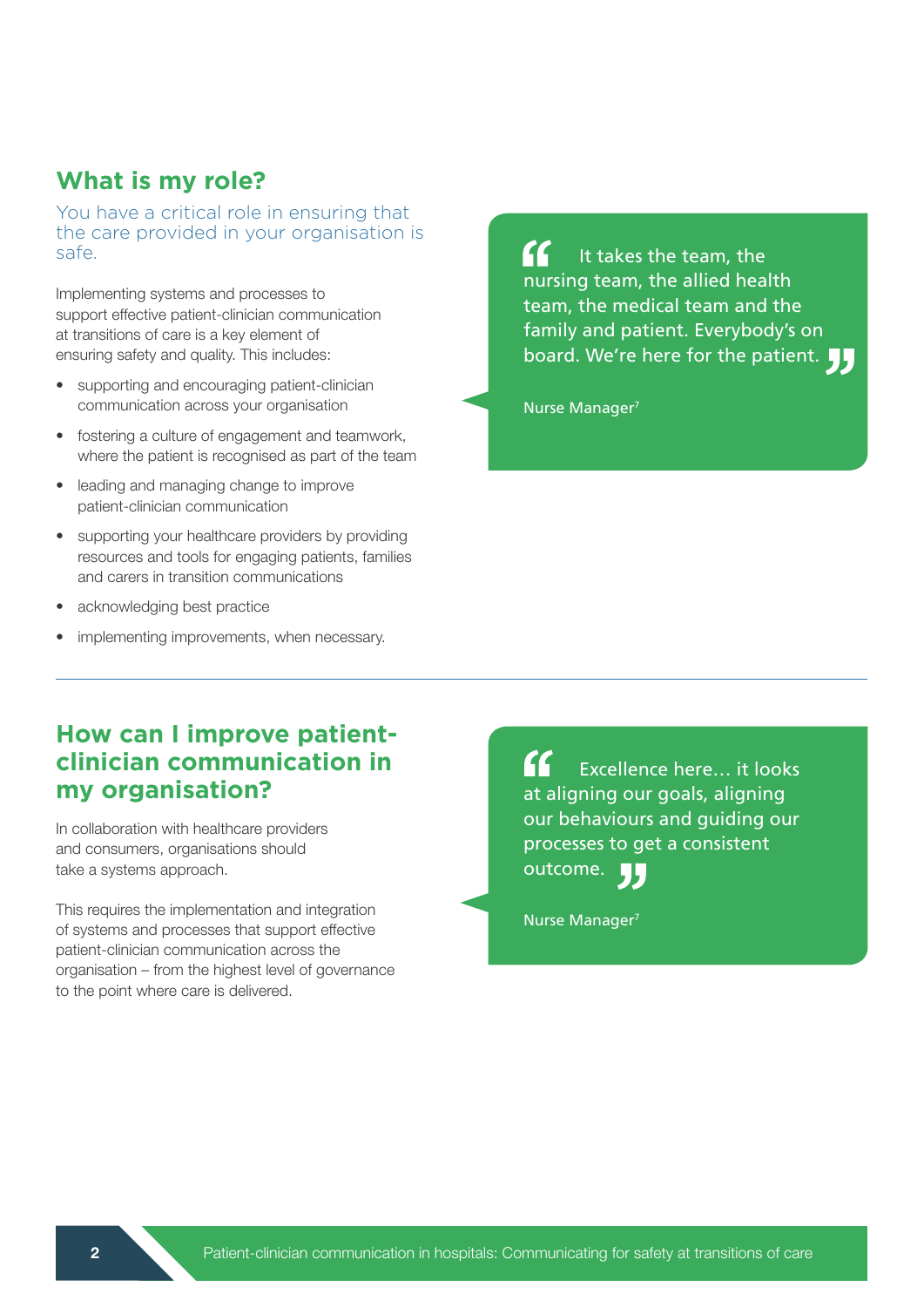### **Three key principles to help guide improvements within your organisation are:**

Strong organisational leadership and commitment to person-centred care and patient participation at all levels of the health service and across disciplines

- Executive leadership and leadership in nursing, allied health and medicine at all levels of the organisation are necessary to ensure a culture that supports and engages patients, their families and carers in communication at transitions of care.
- Implementing organisation-wide structures and resources that promote and facilitate patient engagement in communication is key.
- The NSQHS Standards can be an important driver for cementing personcentred care and patient-clinician communication within organisations.7



**1**

#### Early engagement and support for patients, families, carers and healthcare providers to communicate and participate in transition communications

- Put in place strategies for early engagement with patients, families and carers to identify the patient's values and goals for their care.
- Support and respect a patient's preferences and choices.
- Give careful consideration to the health literacy, language barriers and culture of the people accessing your service.<sup>7</sup>

| F |  |
|---|--|
|   |  |
|   |  |
|   |  |

#### Support the implementation of standardised tools and strategies to engage patients, families and carers in transition communications

- Tools and strategies are appropriate and useful for the specific clinical setting.
- Tools and strategies have some level of standardisation to ensure consistent implementation across the organisation, but allow for some flexibility to take into consideration individual patients' conditions and preferences.
- Support patients, families, carers and healthcare providers to understand and actively participate and use the various communication tools and strategies available to them.<sup>7</sup>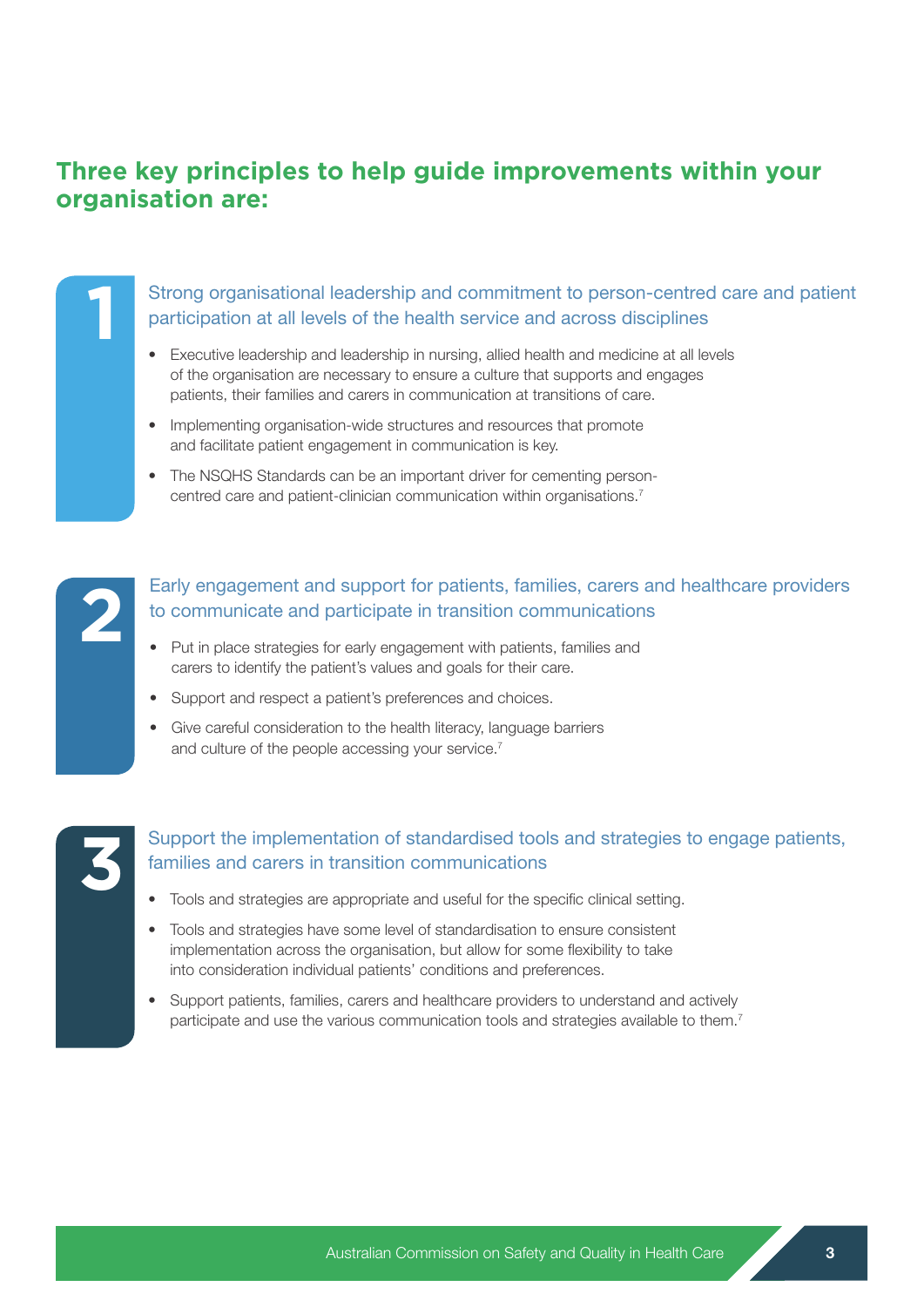# CASE SUMMARY

### **Multidisciplinary leadership and commitment to engaging patients in transition communications is key**

One large Australian hospital has taken active steps to engage patients in communication at transitions of care. The hospital has demonstrated leadership and commitment to person-centred care at an organisational, service and individual staff level. Leaders in this service articulate their goals as being to:

- develop trust-based discussion and collaboration to achieve continuity of care
- pause long enough to give patients the opportunity to enter discussions
- create spaces for patients to get into the conversation.

The hospital has unit-level multidisciplinary collaborative practice teams, designed to ensure inclusiveness of staff, patients and families and consistency of how and what information is communicated.



#### **Multidisciplinary collaborative practice**

**teams** are formal groups that include doctors, nurses, allied health professionals and a patient advocate. The group reviews processes, identifies areas for improvement and can assist in maintaining a patient centred focus.

**Implement standardised strategies and tools to support effective patientclinician communication; recognising the barriers to, and potential enablers of, communication** 

Staff use a number of tools that are part of the TeamSTEPPS approach, including:

- the mnemonic ISBAR (Introduction, Situation, Background, Assessment, Recommendations) for handovers, which incorporate steps to engage the patient, and their family or carer, in communications
- formal discharge planning processes that keep patients aware of their expected date of discharge
- structured multidisciplinary team handovers that occur every day at a set time
- checklists and protocols to ensure communication and patient information is provided for all care transitions. Often these involve prompts to involve patients and families.

One of the major challenges faced by this hospital was maintaining a culture of personcentred care, which was affected by:

- dealing with the time pressures of high workloads
- bed block and lack of space
- the need to integrate staff goals (especially for those who may be only intermittently employed in the unit)
- accommodating numerous, often rapid patient transitions across services.

There was also the challenge of encouraging participation among patients and families with cultural and linguistic diversity, Aboriginal and Torres Strait Islander patients, children, and those with mental health issues or who were distressed.

Engaged and supported nurses who are good listeners can act as enablers of person-centred care by including patients in conversations about pain relief, access to care, comfort, nutrition, and social support.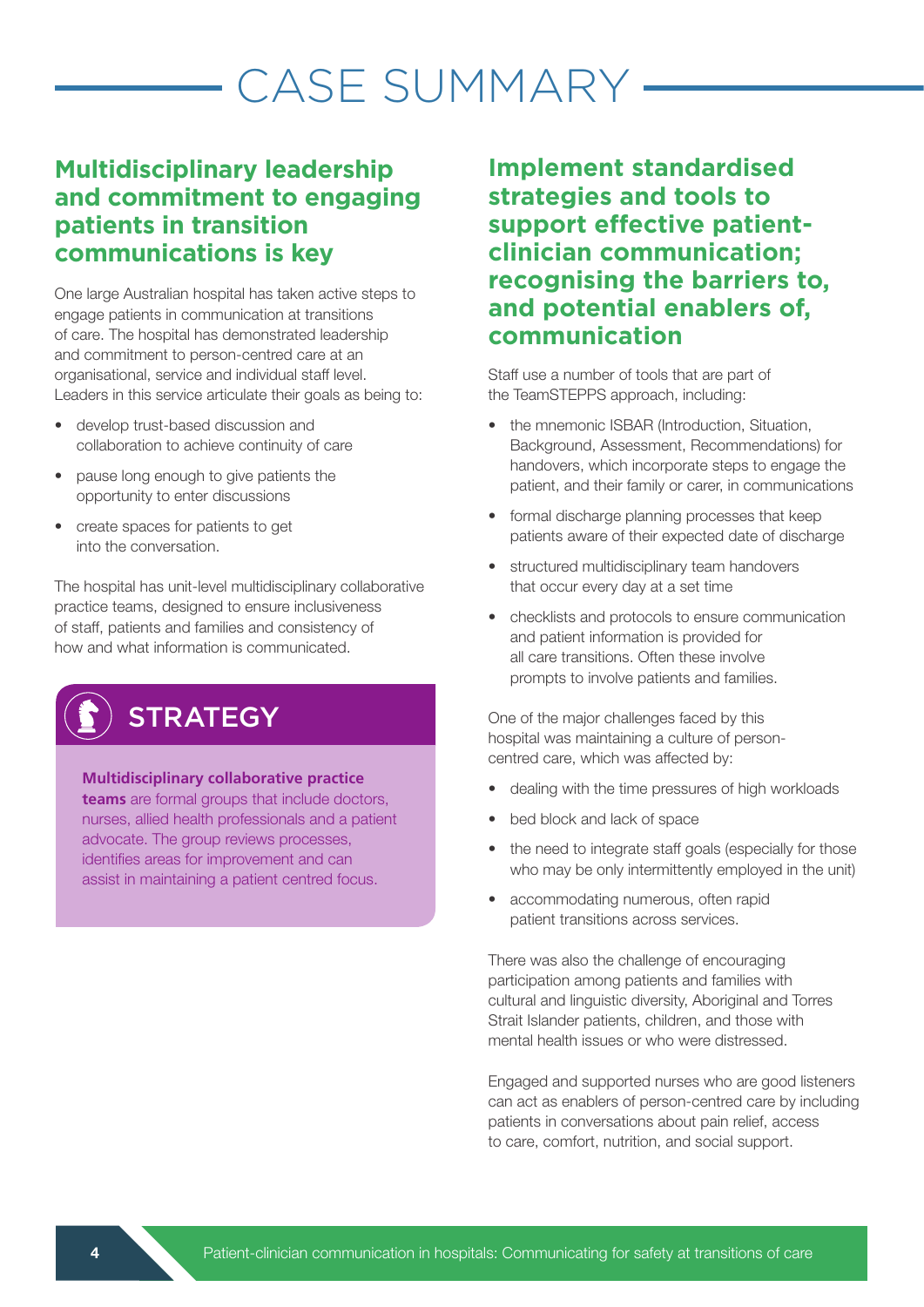$\mathbf{G}$ 

I think the high turnover of health care professionals and the need for continuity of patient care and collaboration about how they contribute to their care planning are very difficult because relationships are much harder to form in the hospital setting. Clear organisational processes that support transitions…that cause everybody to pause and give patients an opportunity to enter the discussion…and a structured, multidisciplinary bedside handover with families at the bedside…helps involve patients in transitions.

Physician7

# **TOOLS**

**TeamSTEPPS** is an evidence-based teamwork system developed by the Agency for Healthcare Research and Quality in the United States. It is aimed at optimising patient care by improving communication and teamwork skills among health care professionals, including frontline staff. More information can be found at **[http://]( http://www.ahrq.gov/professionals/education/curriculum-tools/teamstepps/index.html ) [www.ahrq.gov/professionals/education/]( http://www.ahrq.gov/professionals/education/curriculum-tools/teamstepps/index.html ) [curriculum-tools/teamstepps/index.html]( http://www.ahrq.gov/professionals/education/curriculum-tools/teamstepps/index.html )**

**Multidisciplinary rounds:** are where the multidisciplinary team comes together at a specified time to determine care priorities, coordinate care, establish daily goals and plan for potential transfer or discharge. Specific formats are used to include patients, families and carers in the rounds, such as pausing and asking for input and letting patients know the team with follow-up complex questions and any concerns after the round.

The Institute of Healthcare Improvement's *How-to-Guide: Multidisciplinary Rounds* is a useful resource. **http://www. ihi.org/resources/pages/tools/ howtoguidemultidisciplinaryrounds.aspx**

The NSW Clinical Excellence Commission In Safe Hands program uses structured interdisciplinary bedside rounds. Encouraging patients to participate and communicate during rounds is part of the program. **http://www.cec. health.nsw.gov.au/programs/insafehands**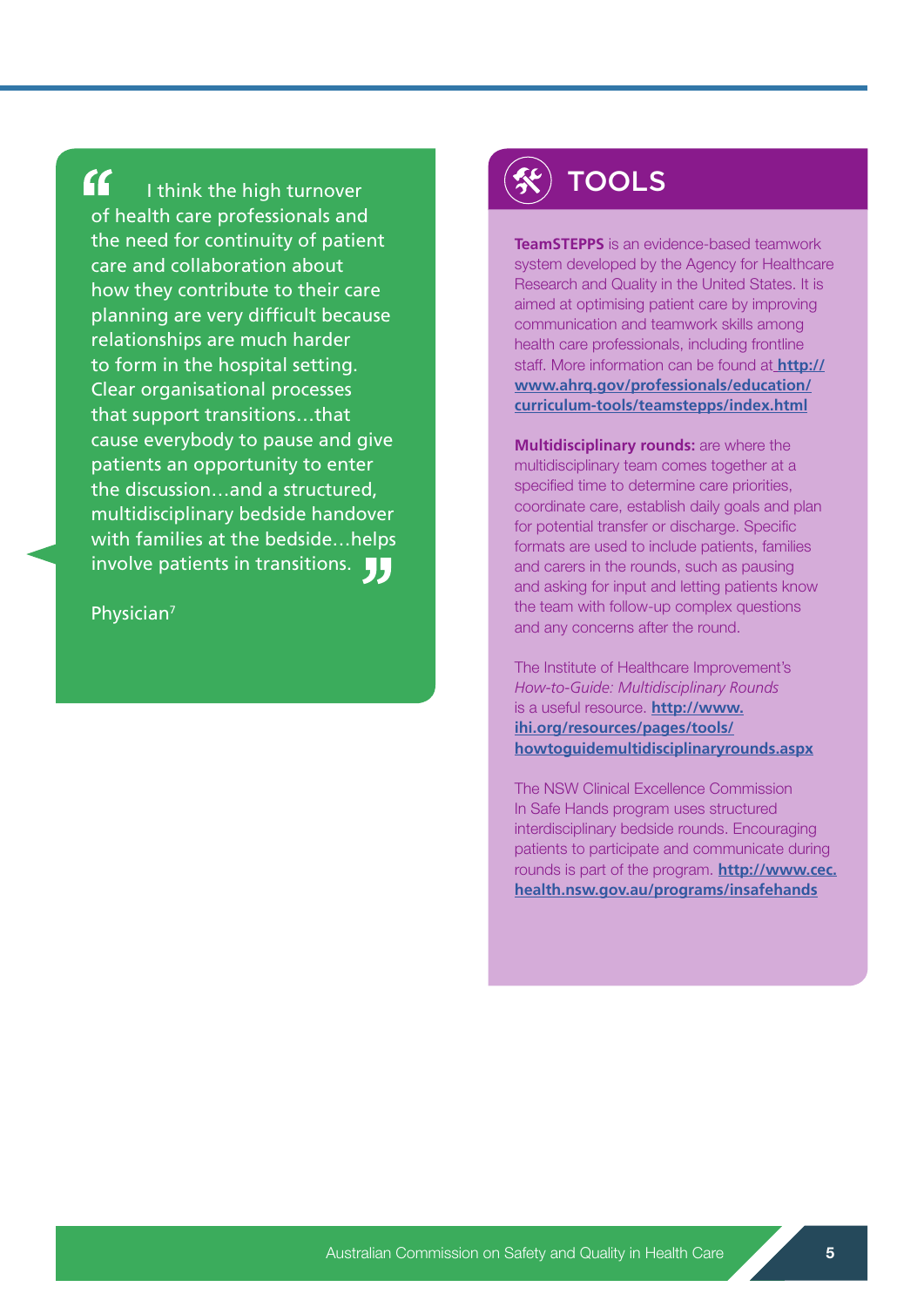# CASE SUMMARY

### **Volunteers and consumer advocates can play an important role in engaging patients, families and carers in transition communications**

Another major feature in this hospital is the role of the consumer advocate who collects patient stories. These stories validate the importance to patients of their experience throughout the hospital journey, decoding medical information to patients and families, and feeding back authentic information to staff. The consumer advocate role is endorsed by the hospital executive, who are committed to maintaining the centrality of the patient's authentic voice.

The consumer advocate and other volunteers also communicate feedback and information to patients and families in an information pack that they receive in the pre-admission clinic. The information pack includes:

- a business card for ongoing contact
- information on visiting hours
- maps and bus routes
- information on social work issues, treatments and procedures
- tell us what you think survey with patients stories
- a patients' rights and responsibilities handbook.

# **STRATEGY**

**Collect and share patient stories:** Sharing patient stories is a powerful way to help health professionals understand the patient experience. It can highlight effective communication or where there may be service gaps. A patient advocate can take responsibility for this activity.

 $\boldsymbol{\kappa}$ It's about engaging their relatives or their carers so they can fill in the gaps, and engaging the consumer at the coal face, ensuring their experience is [as] positive as possible…providing them with information at the right time [this] is carefully done through the volunteer service, also through our nursing and medical staff. I think people are given a load of information, and we give them one information brochure with clear succinct information.

Volunteer7

# LESSONS LEARNED

Effective patient engagement in communications at transitions of care requires multidisciplinary leadership, commitment and engagement.

In environments with multiple patient transitions and staff pressures a major key to engaging patients in transition communications lies in valuing the important role of volunteers and consumer advocates.

This case study is adapted from research on 'Engaging Patients in Communications at Transitions of Care (2015).<sup>7</sup>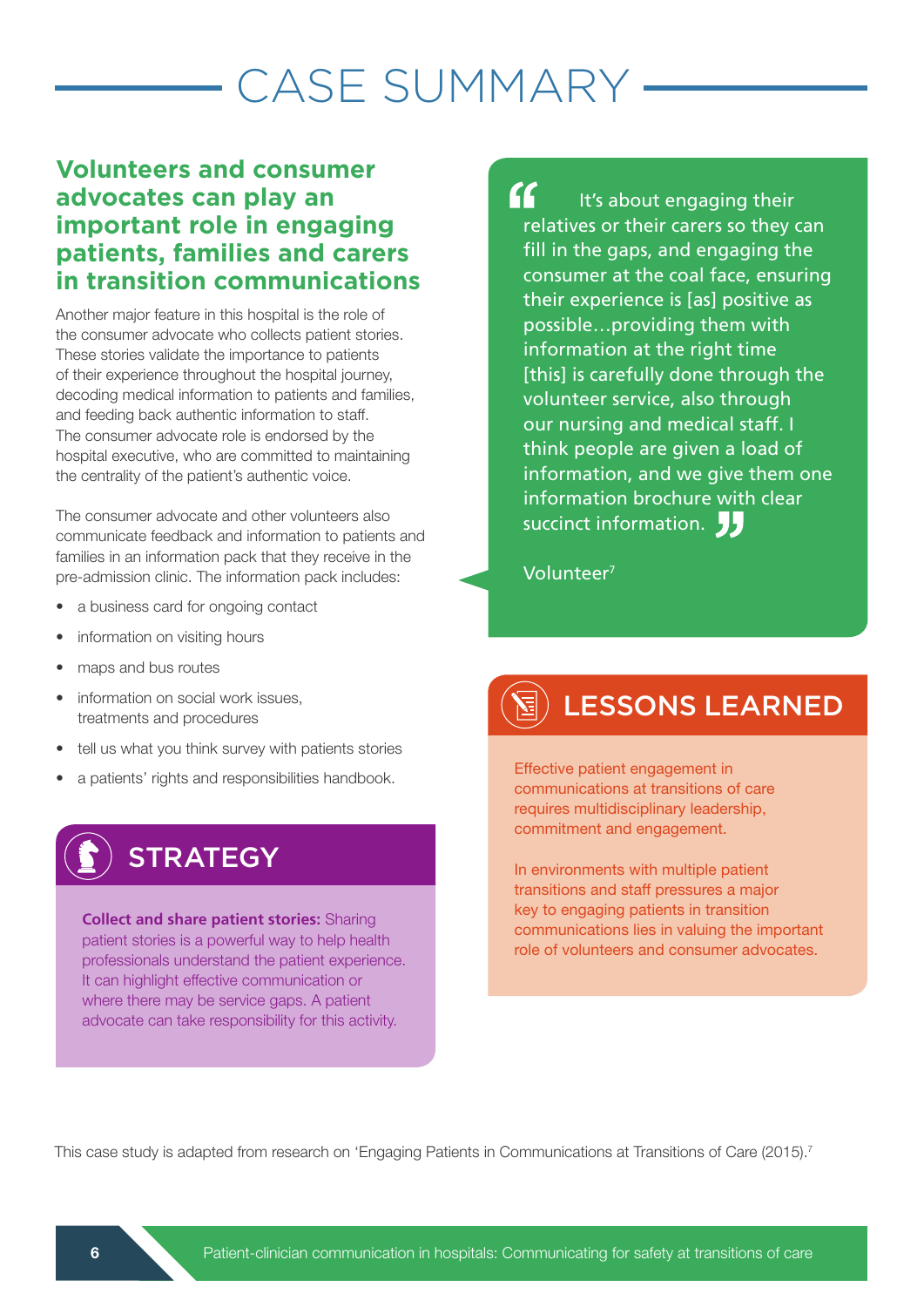### **Examples of other strategies and tools**

#### Leader rounds

Leaders at various levels of the health service organisation walk around the wards asking patients, families and healthcare providers about their day, their plans for care, preferences, needs and any issues they may have.

### Patient care boards

Patient care boards can be placed around the patient's bedside and used as a communication tool to record key information about the care plan, upcoming tests, who the clinical contact is and the patient's preferences and goals. All members of the clinical team can write a comment on the board, including the patient and their families and carers.

### Patient passports

A small document held by the patient. It includes a section for personal information of who the patient is as a person (may include photos). Other sections focus on the illness history, symptoms and experiences.

Examples of patient passports can be found on:

The Primary Health Tasmania website as part of the Shared Transfer of Care program **http://www.primaryhealthtas.com.au/templates/passport-better-health** The Virtual Hospice, an initiative by The Maitland Hospital **http://www.virtualhospice.com.au/the-patient/**

### **References**

- 1. The Joint Commission Office of Quality and Patient Safety. Sentinel Event Data - Root Causes by Event Type 2004-2015. USA: The Joint Commission, 2016.
- 2. Health Quality and Complaints Commission. Positive Change: Annual Report 2011- 12. Brisbane: QLD HQCC, 2012.
- 3. NSW Health Care Complaints Commission. Protecting the Health and Safety of the Public Annual Report 2011-12. Sydney: NSW HCCC, 2012.
- 4. Jorm CM, White S and Kaneen T. Clinical handover: critical communications. Medical Journal of Australia. 2009; 190.
- 5. Thomas MJ, Schultz TJ, Hannaford N and Runciman WB. Failures in transition: learning from incidents relating to clinical handover in acute care. Journal for Healthcare Quality. 2013; 35: 49-56.
- 6. Weingart SN, Zhu J, Chiappetta L, et al. Hospitalized patients' participation and its impact on quality of care and patient safety. International Journal for Quality in Health Care. 2011; 23: 269-77.
- 7. Australian Commission on Safety and Quality in Health Care. Engaging patients in communication at transitions of care. Prepared by a consortium from Deakin and Griffith Universities. Sydney: ACSQHC, 2015.
- 8. Australian Commission on Safety and Quality in Health Care. National Safety and Quality Health Service (NSQHS) Standards - September 2012. Sydney: ACSQHC, 2012.